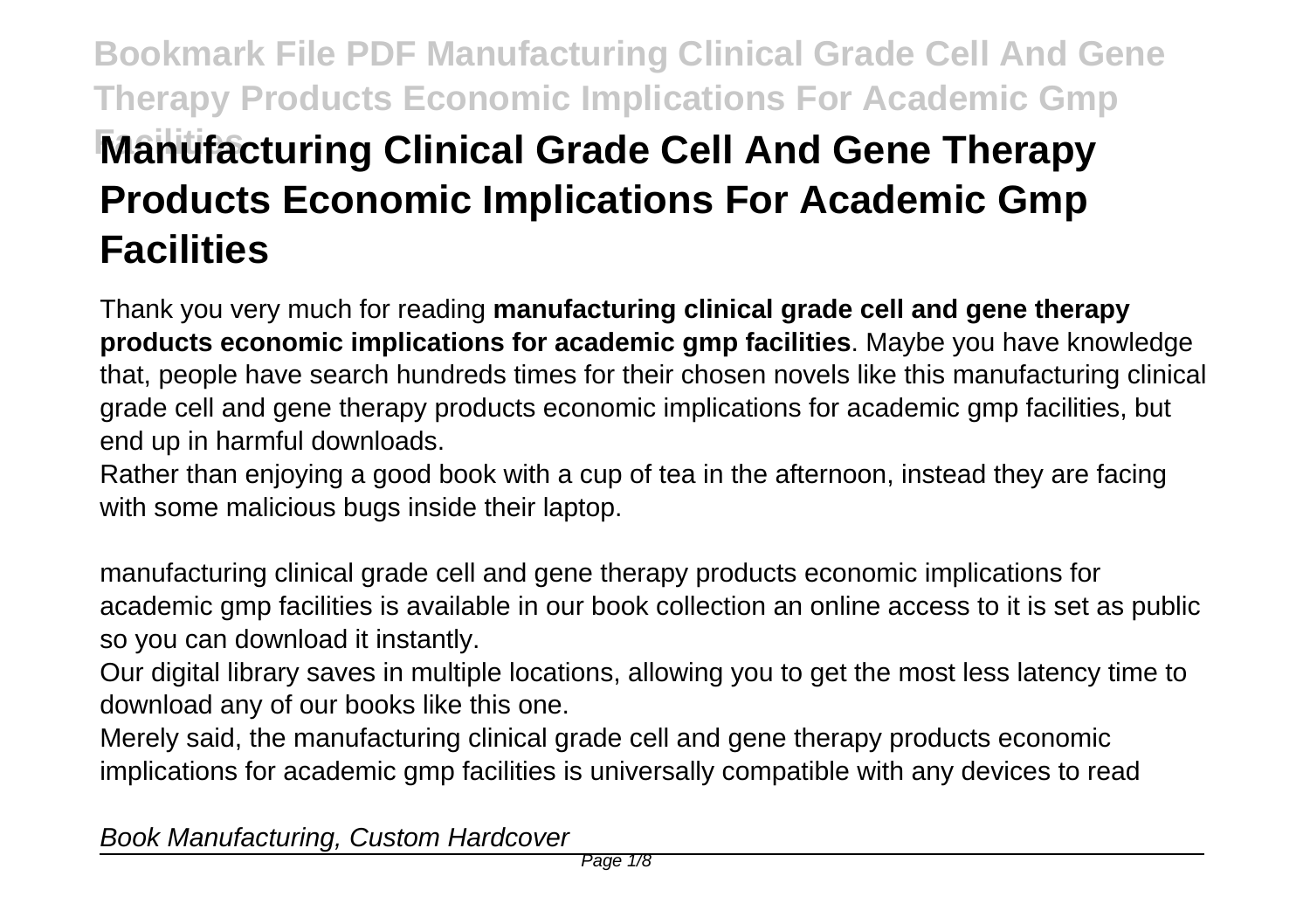**Flow a Book is MadeTraditional Bookbinding | How It's Made Protein Synthesis (Updated)** Birth of a Book: how a hardback book is made**PROSYSTEM - Children's Board Book Production with Dot Glue GMP cell banks as part of a staged, standardized, platformstyle cell production process** Book production process Michael Moore Presents: Planet of the Humans | Full Documentary | Directed by Jeff Gibbs How It's Made Books MacroVoices #245 Lakshman Achuthan: Brace For Inflation Maui Grown Mana`o / Episode 9 / Cannabis and the Anti-Inflammatory Lifestyle - Dr. Andrew Weil Why You Shouldn't Self-Publish a Book in 2020 Simple Book Binding - Tutorial coming soon Leather working - Turning a Paperback Book Into a Leather Bound Hardback

The Immune System Explained I – Bacteria Infection How Crayons are Made | How It's Made InHouse Book Production Making a Leather bound Hardcover Notebook / Journal simple DIY maker project, school or college book FULLY AUTOMATIC EXERCISE NOTE BOOK MACHINE-NOVA RB 104

How To Write Your Book in 30 DaysBook Printing - The Self Publishing Process Blood, Part 1 -True Blood: Crash Course A\u0026P #29 **Glycolysis Pathway Made Simple !! Biochemistry Lecture on Glycolysis** The Deadliest Being on Planet Earth – The Bacteriophage Electrochemistry: Crash Course Chemistry #36 Part 1 Of Our MASSIVE WHOLESALE BOOK DEPOT ORDER! Reselling Books on Amazon FBA 2020 OPKO Health stock analysis. Ticker OPK with Rayaldee Virtual MACS COVID-19 Day 2020 Conditions of the Hand (Medical Lecture) Manufacturing Clinical Grade Cell And

Usually, clinical-grade products are approved as drugs by regulators, and labeling or product documentation should state sterility and safety profile. On the other hand, GMP grade or cGMP<br>Page 2/8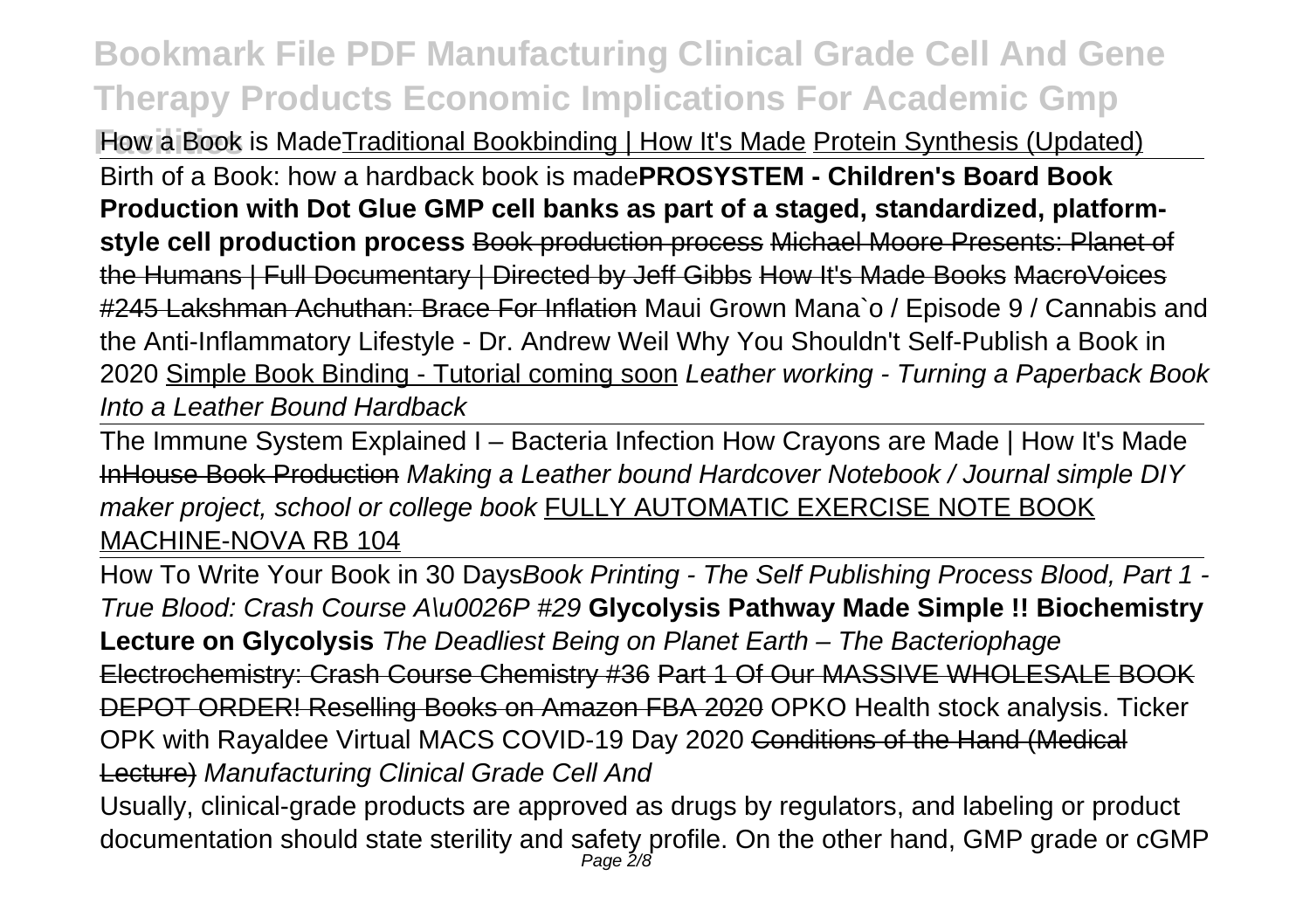**Farade refers to products manufactured under Current Good Manufacturing Practice s which** require manufacturers ensure that their products are traceable, safe, pure and effective .

#### Clinical Grade vs GMP Grade Terminology for Ancillary ...

The feasibility of rapid clinical-grade manufacturing of virus-specific T cells from convalescent donors has not been demonstrated for this or prior pandemics. Methods One unit of whole blood was collected from each convalescent donor following standard blood bank practices.

#### SUCCESSFUL MANUFACTURING OF CLINICAL-GRADE SARS-CoV-2 ...

The therapeutic potential of mesenchymal stem/stromal cells (MSC) has triggered the need for high cell doses in a vast number of clinical applications. This demand requires the development of good manufacturing practices (GMP)-compliant ex vivo expansion protocols that should be effective to deliver a robust and reproducible supply of clinical-grade cells in a safe and cost-effective manner.

#### Clinical-Grade Manufacturing of Therapeutic Human ...

The edict for producing clinically compliant human embryonic stem cells (hESCs) necessitates adherence to global ethical standards for egg procurement and embryo donation, conformity to regulations controlling clinical-grade cell and tissue product development, and compliance with current good tissue and manufacturing practices (cGTPs and cGMPs, respectively).

#### The Generation of Six Clinical-Grade ... - Cell Stem Cell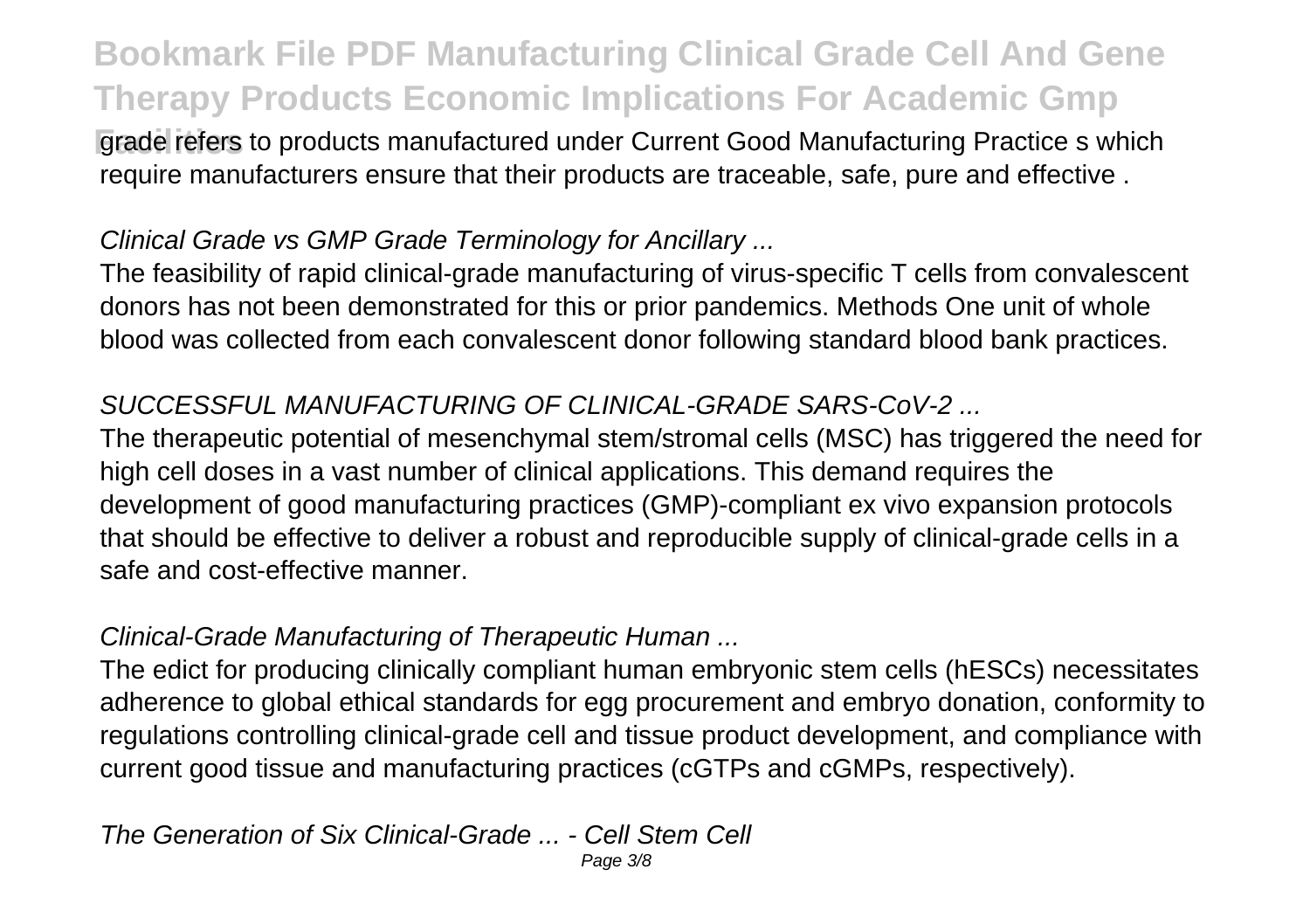**Fune into this webinar as we provide you with comprehensive solutions for manufacturing** clinical-grade Treg cells. Learn about how you can utilize our CliniMACS Platform and MACS GMP products for a range Treg applications. During the webinar, we share insights into: Clinical-scale Treg cell enrichment and isolation, cultivation, and analysis

#### Improve your clinical-grade regulatory T cell (Treg ...

Manufacturing Clinical Grade Recombinant Adeno-Associated Virus Using Invertebrate Cell Lines. Kotin RM (1), Snyder RO (2). Author information: (1)1 Gene Therapy Center, University of Massachusetts Medical School , Worcester, Massachusetts. (2)2 Brammer Bio, Alachua, Florida. Recombinant adeno-associated virus (rAAV) vectors are proving to be a reliable gene transfer system for several clinical applications, with an increasing body of evidence supporting safety and efficacy.

#### Manufacturing Clinical Grade Recombinant Adeno-Associated ...

Dublin, Nov. 12, 2020 (GLOBE NEWSWIRE) -- The "Global Contract Cell and Gene Therapy Manufacturing Market 2020-2026 - Supply Chain Optimization and Decentralized Manufacturing to Expand the Industry" report has been added to ResearchAndMarkets.com's offering. This research service focuses on the critical role being played by CDMOs in not only supporting new product research and development but ...

### Global Contract Cell and Gene Therapy Manufacturing Market ... Background: The NK-92/5.28.z cell line (also referred to as HER2.taNK) represents a stable,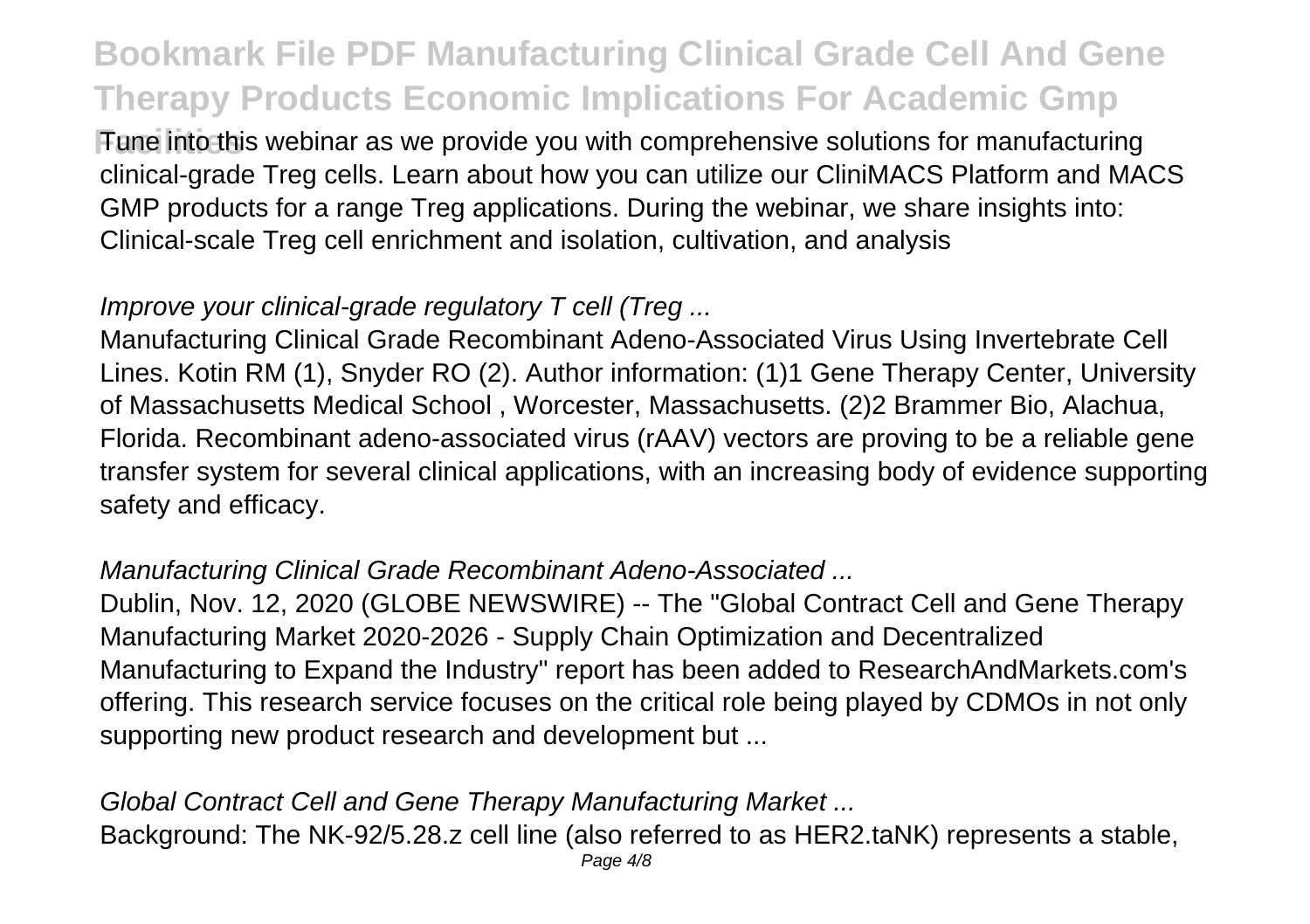**Fentiviral-transduced clone of ErbB2 (HER2)-specific, second-generation CAR-expressing** derivative of clinically applicable NK-92 cells. This study addresses manufacturing-related issues and aimed to develop a GMP-compliant protocol for the generation of NK-92/5.28.z therapeutic doses starting from a well-characterized GMP-compliant master cell bank.

#### Clinical grade manufacturing of genetically modified, CAR ...

Manufacturing Clinical-Grade Cell and Gene Therapy Products: Abou-El-Enein Mohamed: Amazon.com.au: Books

#### Manufacturing Clinical-Grade Cell and Gene Therapy ...

Clinical-grade human embryonic stem cells and human induced pluripotent stem cells have to be created according to current good manufacturing practices and regulations. Quality and safety must be of the highest importance when humans' lives are at stake.

#### Clinical-Grade Human Pluripotent Stem Cells for Cell ...

Manufacturing Clinical-Grade Cell and Gene Therapy Products: Economic Implications for Academic GMP Facilities [Abou-El-Enein, Mohamed] on Amazon.com. \*FREE\* shipping on qualifying offers. Manufacturing Clinical-Grade Cell and Gene Therapy Products: Economic Implications for Academic GMP Facilities

#### Manufacturing Clinical-Grade Cell and Gene Therapy ...

Adoptive cell therapy using CD19-targeted CAR-T cells has resulted in remarkable responses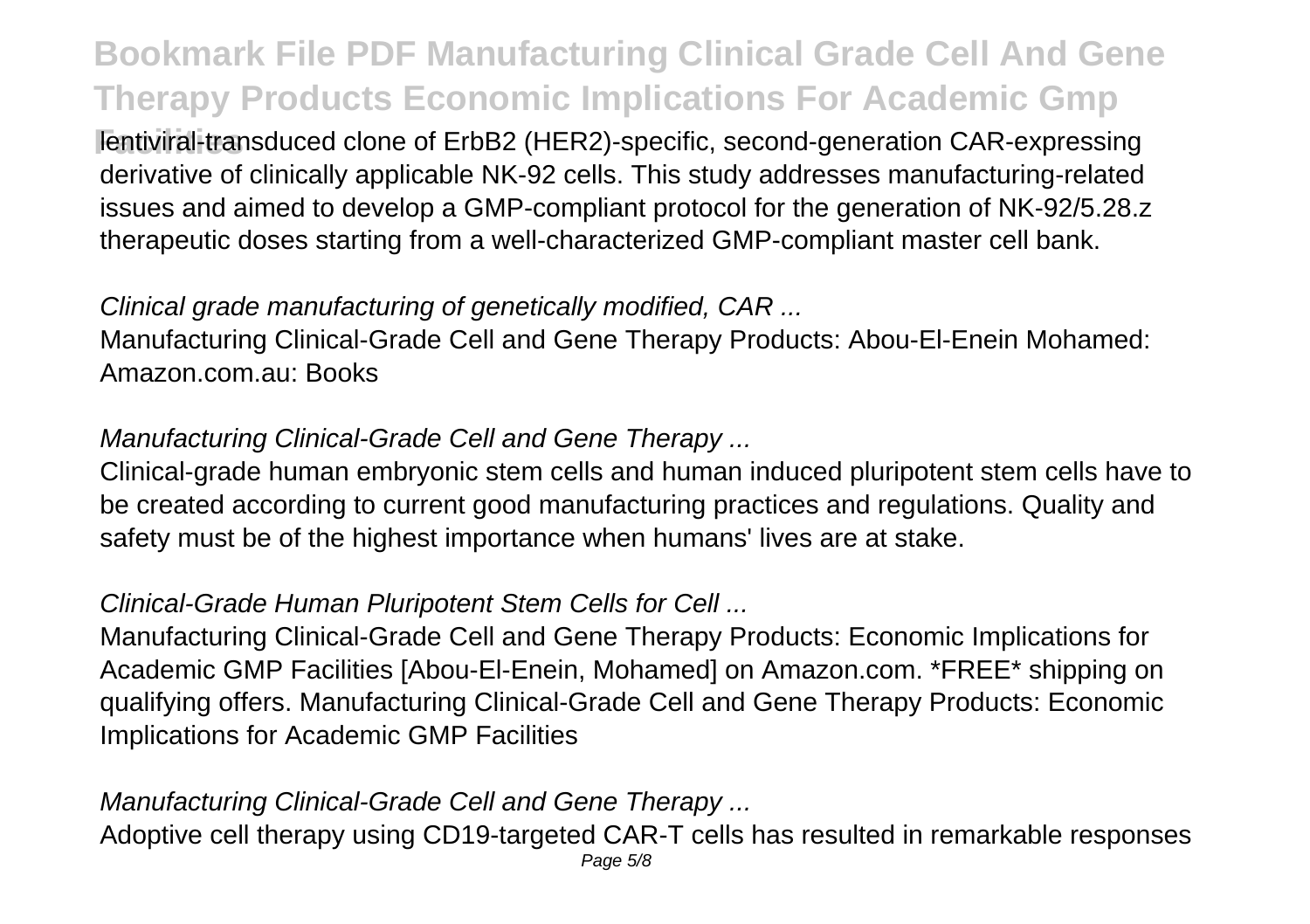**Facilities** with acute lymphoblastic leukemia.3, 4, 5, 6 Promising clinical outcomes in phase 1/2 clinical trial studies have triggered active support and investment from pharmaceutical and biotechnology companies. 7, 8 The manufacturing of clinical-grade CAR-T cells under current good manufacturing procedure (cGMP) is a critical step and in its current state a bottleneck for the wide implementation of ...

#### Clinical manufacturing of CAR T cells: foundation of a ...

Creating a clinical grade iPS cell line to advance the cell and gene therapy industry. It is more than a decade since 2006, when scientists reprogrammed mouse skin cells into cells that behave like and share similar characteristics with embryonic stem cells. This process was repeated using human cells a year later.

#### Clinical grade iPS cell line - Catapult centres

Use of clinical-grade human induced pluripotent stem cell (iPSC) lines as a starting material for the generation of cellular therapeutics requires demonstration of comparability of lines derived from different individuals and in different facilities. This requires agreement on the critical quality a …

#### Quality Control Guidelines for Clinical-Grade Human ...

Clinical Grade (cGMP) Cell Bank Collection. Human embryonic stem (ES) cell lines banked under current Good Manufacturing Practices (cGMP) conditions with our collaborator, Waisman Biomanufacturing , ideal for use as starting material for clinical applications. Matched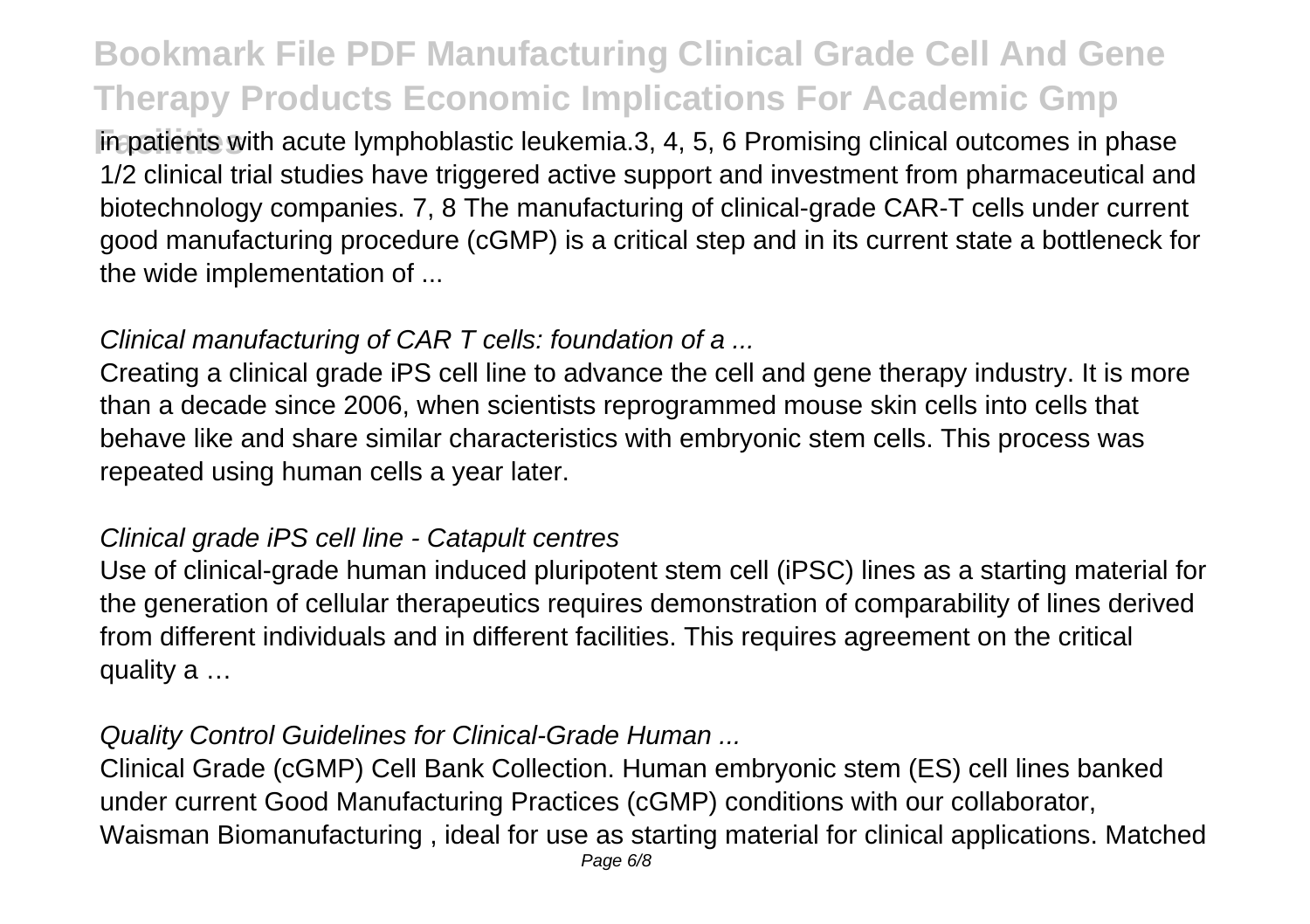**Facilities** research bank material is available for assessment and use in preclinical applications.

#### Clinical Grade (cGMP) Cell Banks - WiCell

On March 11, 2020, the company received a license to manufacture clinical-grade cells from Japan's Ministry of Health, Labour and Welfare for its cell manufacturing facility located in Kyoto, Japan. The Pharmaceuticals and Medical Devices Agency (PMDA) audited I Peace's GMP facility Peace Engine-Kyoto and reviewed facility operation, sanitization, cell culturing, Quality Control, and maintenance standard operating procedures (SOPs) among others as part of the approval process to ...

#### Clinical-Grade iPSC Custom Manufacturing Service| I Peace ...

Treg were expanded with the CliniMACS Prodigy ® device using clinical-grade cell culture medium, rapamycin, IL-2, and ?CD3/?CD28 beads for 13–14 days. We successfully integrated expansion bead removal and final formulation into the automated procedure, finalizing the process with a ready to use product for bedside transfusion.

#### Automated Clinical Grade Expansion of Regulatory T Cells ...

Allogeneic natural killer (NK) cells are used for adoptive immunotherapy after stem cell transplantation. In order to overcome technical limitations in NK cell purification and activation, the following study investigates the impact of different variables on NK cell recovery, cytotoxicity, and T-cell depletion during good manufacturing practice (GMP)-grade NK cell selection.